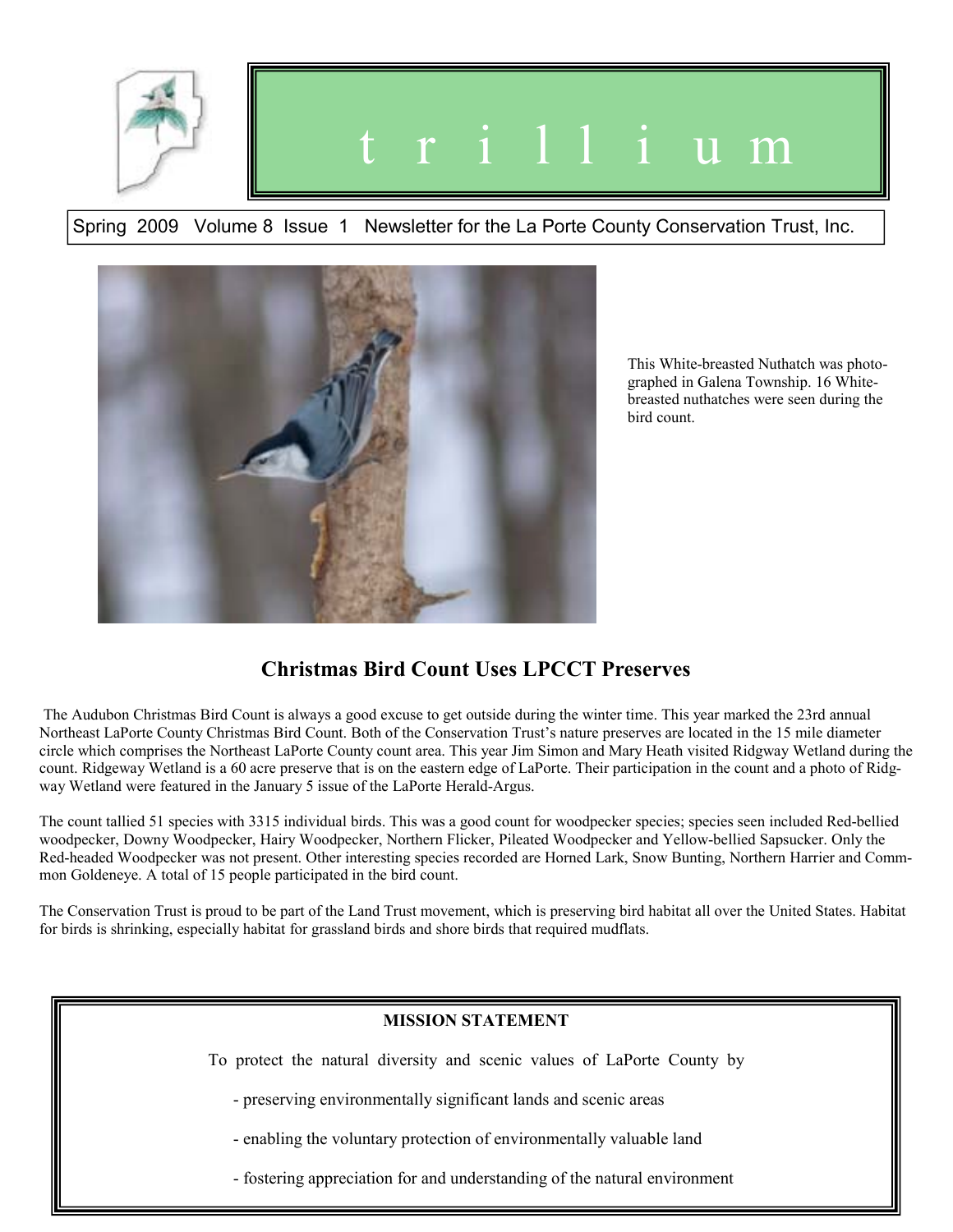# **Hike at Pinhook Bog Scheduled for June 6,7**

The LPCCT has arranged for two ranger led hikes in Pinhook Bog to take place on June 6 and June 7 from 8:00 am to 12:00 pm. The maximum number of people for each day is 15.

Pinhook Bog, part of the National Lakeshore, is perhaps the best example of a true bog in Indiana. Only park ranger led hikes are allowed in Pinhook Bog.

It is recommended that hikers wear a good hat for protection from the sun. Insect repellant is also recommended.

Hikers will meet in the paved parking lot located on Wozniak Road about 1/2 mile south of 125 North.

Contact Elizabeth McCloskey at 219-324-4904 or tmconservation@csinet.net to reserve your spot.

# $\Phi = \Phi = \Phi = \Phi = \Phi =$

## **La Porte County Conservation Trust, Inc.**

**Board of Directors** 

 **President**  Dennis Richardson

 **Vice-President** Robert Boklund

 **Secretary**  Elizabeth McCloskey

 **Treasurer**  James Simon

Marcia Alexander

Steve Barker

Jan Baumer

## **THANKS TO ALL OUR DONORS**

 **Lake Michigan Level \$1000 or more** Dennis Richardson & Frances Sipocz-Richardson

 **Grand Kankakee Marsh Level \$500-\$999** John & Connie McKeague Thermco Instrument Corporation

#### **Moraine Forest Level \$250-\$499**

 Robert Boklund Theodore Harris Elizabeth & Terry McCloskey Glen & Judith Brown Richardson Nicholas Timm & Deborah Longworth

#### **La Porte Lakes Level \$100-\$249**

 Marcia & Gary Alexander Lou Ann & Michael Bankowski Theodore Harris Chuck & Joyce McCoy Merrion & Associates Victor & Marjorie Riemenschneider Nicholas Timm & Deborah Longworth Richard & Cynthia Plank

#### **Pinhook Bog Level \$50-99**

 Steve Barker Jan Baumer Don & Shirley Bowman Steve E. Brown & Anne Huber William Elliott Cindy Fontaine Pennie Lombard Scott Namestnik John & Mary Jo Pflum Kent & Betty Richardson Bill Wagner Joe & Joan Wisniewski

### **Mount Baldy Level \$15-\$49**

 Timothy & Ruth Andrews Louise Belmont-Skinner Peggy & Charles Blair Harry Carbon Peggy Coffey Connie & Charles Conjalka Bruce Cummings Sue & Jim Foldenauer Dale Kettring Mary Miller William & Barbara Moore Sandy Ohlund Nicole & Paul Straskowski Lois Thomas Betty Trusty Bert & Adi Veenendaal Marianne Wagner